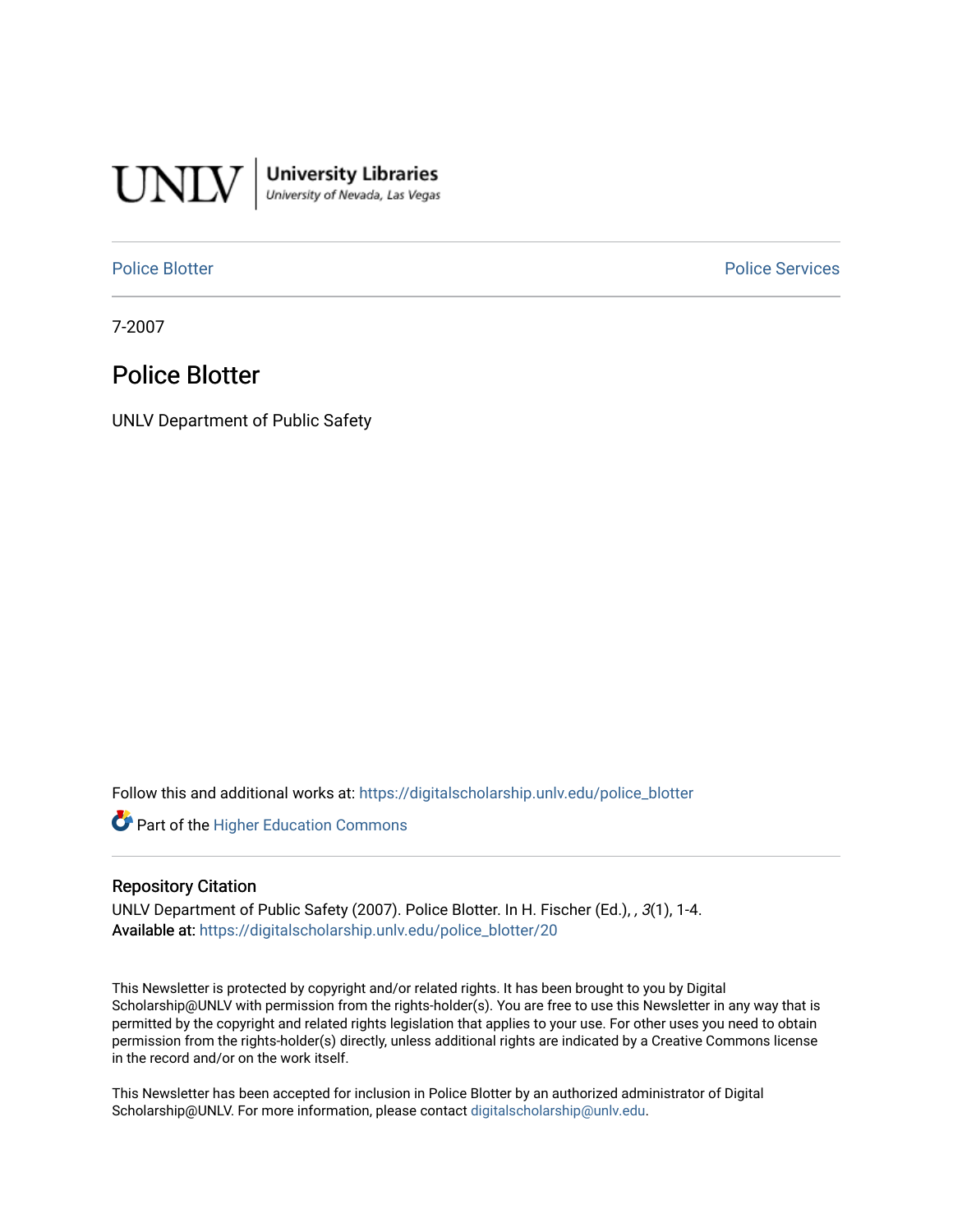## The Newsletter of "YOUR"UNLV Department of Public Safety

# The Police Blotter



#### Volume III Issue I

July 2007

## *Three Reasons Why You'll Want to Read this Newsletter!!!*

- You will learn about a recent visit to UNLV by the Department of Homeland Security.
- You will learn how cultural diversity helps our department better function for the UNLV Community.
- You will gain valuable tips to help protect yourself from sexual assault on campus and in your everyday life.

| Inside this issue:                                                            |   |
|-------------------------------------------------------------------------------|---|
| Rape Prevention on<br>Campus Starts with<br>Knowledge                         | 2 |
| Cultural Diversity &<br>Law Enforcement                                       | 2 |
| UNLV Department<br>of Public Safety<br><b>Promotions: Doris</b><br>Berry      | 2 |
| UNLV Department<br>of Public Safety New<br><b>Promotions: Scott</b><br>Taylor | 3 |
| <b>UNLV Department</b><br>of Public Safety New<br>Hires                       | 4 |

*"Protecting and serving the University Community"* 

## **UNLV Requests Site Assisted Visits from the Department of Homeland Security**



 What precisely is a Site Assisted Visit or (S.A.V.)? A Site Assisted Visited is an inspection of a facility to determine the structures' strengths and weaknesses with regards to security and public safety. S.A.V.'s help law enforcement determine what aspects of a public facility require protection in the event of a threat such as an active shooter, bomb threat or even a terrorist attack. In 2007,

the Department of Homeland Security conducted two of these reviews for the Thomas and Mack Center and for the Sam Boyd Football Stadium. The reviews were planned to take place prior to the NBA All Star Game at the Thomas & Mack Center to ensure that both UNLV and local law enforcement would be able to anticipate any potential problems related to the game.

 The end result has been highly satisfying for the UNLV Department of Police Services. Not only did the site visits strengthen campus ties to local officials of the Department of Homeland Security and help contribute to the successful conducting of one of the world's largest sporting events. It also helped produce comprehensive reviews of the facilities that can be used to improve security at these forums for future events.



## **2007 Security Success: NBA All Star Game and Interoperability Drills**



 In preparation for one of the largest special events held here on campus, police services engaged in a series of planned exercises and evaluations. These drills and tabletop exercises successfully measured and evaluated first responders' ability to coordinate and communicate emergency response efforts in the event of a disaster during the NBA All-Star Game.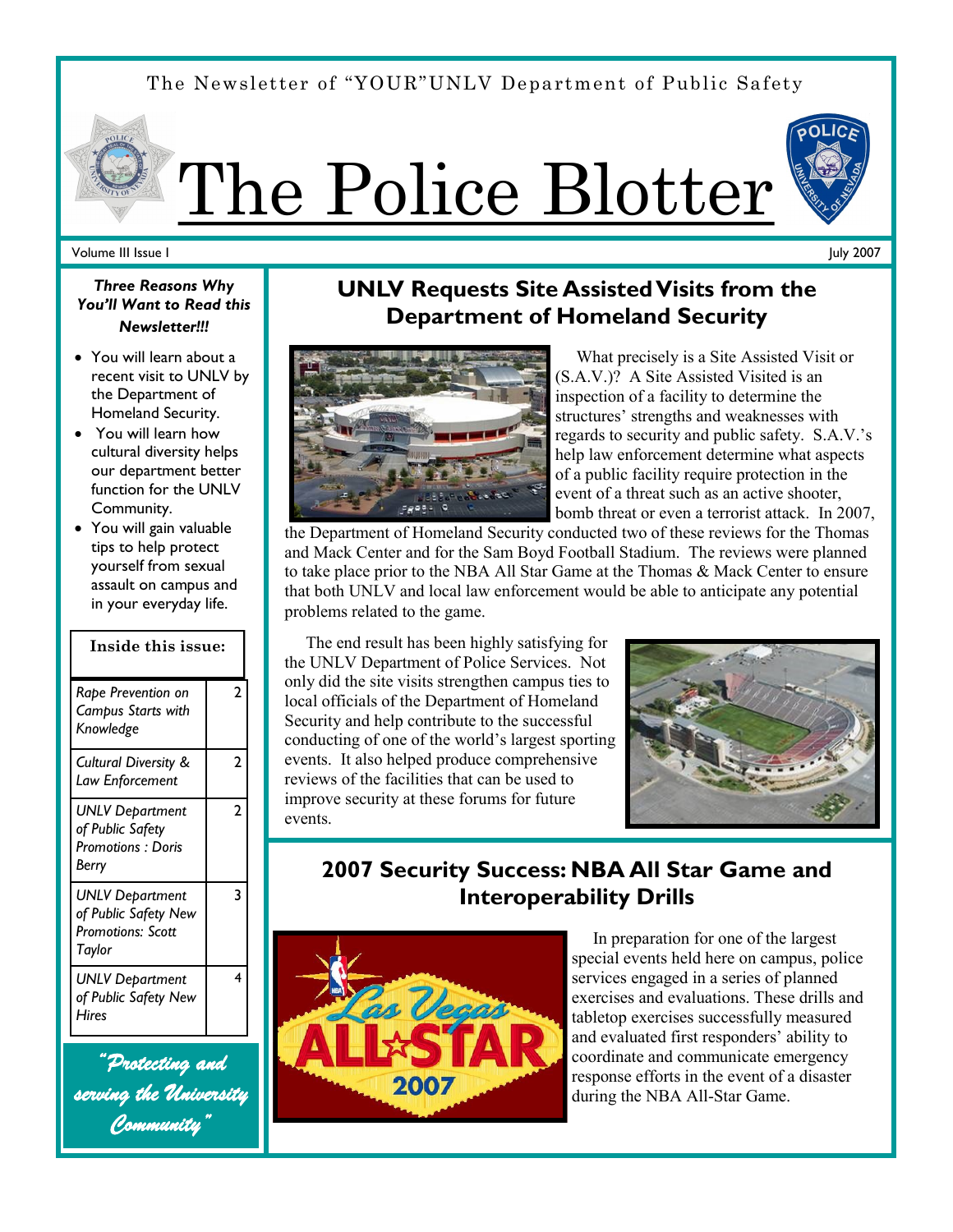## **Rape Prevention on Campus Starts With Knowledge**

 Rape is not a crime that anyone wants to believe can happen to them. However, it can happen to anyone regardless of their age, race or sex, and it can occur just as easily in a park or alleyway as it can in a car or dormitory room. The most common form of rape is date rape, and some



researchers estimate that date rape accounts for 50-70% of all reported rapes in the United States. Date Rape is also a persistent problem on today's college campuses. It has gotten worse with the introduction of date rape drugs into the college party scene.

 Gamma-Hydroxy Buterate or (GHB) is amongst the most well known of these "date rape" drugs. GHB is also known on the street as Liquid X, Easy Lay, Salty Water, or simply "G". GHB is normally found in a liquid form, but it can also come in a powdered form. It is clear, odorless, and can be easily transported in fad-type water bottles. GHB causes the victim to become lethargic and drift into a semiunconscious state. If a victim has their drink "spiked" with GHB at a party, it is oftentimes the case that the date rape victim will not be immediately aware

that a sexual act occurred while they were under the influence of the drug.

 Typically, the victim of this crime is a female that is either alone or out for an evening on the town with several girlfriends. Assailants sometimes approach the victim and claim to be involved in sports nutrition. The assailant then offers the victim a nutritional supplement that will make her feel good. In other instances, the perpetrator will offer to go get drinks, usually very fruity or heavy liqueur types. This is to "mask" the salty or caustic taste that GHB has.

 Preventing yourself from becoming a victim of this crime is relatively easy. You should always maintain constant vigilance over your drink, regardless of *("Rape Prevention" Continued on page 3)*

## **Cultural Diversity & Law Enforcement: Two Results of Community-Policing at UNLV**

 Since 2000, UNLV's Public Safety Department has utilized the communitypolicing law enforcement strategy. This proactive approach to law enforcement addresses problems before they rise to the level of an arrest. One way to do this is to foster relationships within the community by getting officers out of their cars and into the community. Another way to enhance community-

policing efforts is by hiring a culturally diverse police force that represents the rich diversity of UNLV's campus community.

 In 2000, the Justice Department released a study of the diversity levels of major police forces from across America. While the UNLV police force is not comparable to

these agencies in size, the differences at the time were stark. Public Safety did not reflect the diversity of other agencies, and African-Americans *("Diversity" Continued on page 4)* 

> *"...for the first time in the Department's history, over 50% of all personnel within the Department represent a minority group. "*

## **UNLV Department of Public Safety Promotion Announcements: Doris Berry**



**(January 1st)** Doris has been promoted to the position of Budget Manager for Public Safety's Budget & Business Affairs Unit. Her new responsibilities will include managing the Department's budget as well as supervising the unit's personnel and financial operations (including payroll, travel, leave keeping, accounts payable and accounts receivable). Doris was hired by the Public Safety Department in 1999 after

having worked as a financial fiscal analyst supervisor for the city of Highland Park in Michigan. She is a graduate of the University of Detroit Mercy with a Bachelors Degree in Accounting, and she is also a graduate of Walsh College of Accountancy & Business Administration with a Masters Degree in Tax Law. Doris resides in Henderson with her husband Stan and their son & daughter.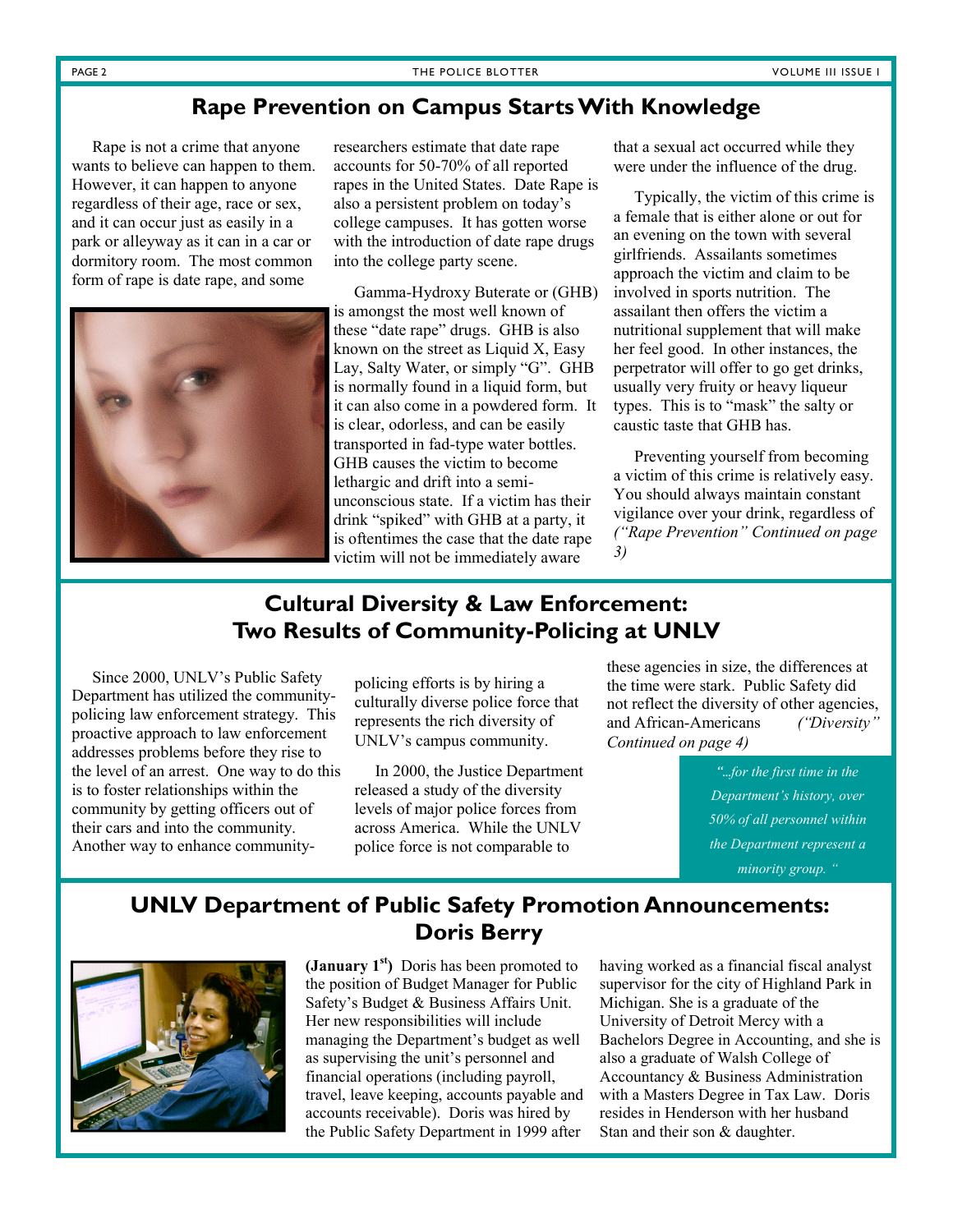## *("Rape Prevention" Continued from page 2)*

who pours or buys it. You shouldn't leave your drink behind to go to the restroom or to dance without having a trusted friend watch your glass. Finally, you should never experiment with something that a casual acquaintance wants to add to your drink saying, "it will make you feel good." The Public Safety Department has worked towards preventing date rapes and other sexual assaults from occurring on campus, but as with all crimes, preventive measures won't always guarantee that crimes will not occur. Therefore, it is important that everyone have the necessary knowledge to protect themselves. Listed below are some safety tips that will help reduce your risk of becoming  $\bullet$ a rape victim.

## **S.A.F.E.T.Y. Tips for Preventing Rape**

 **Secure** – your car and home. Keep a large flashlight, two quarters, a map of the city you are

*"The most common form of rape is date rape, and some researchers estimate that date rape accounts for 50-70% of all reported rapes in the United States."*

#### VOLUME III ISSUE I THE POLICE BLOTTER THE POLICE BLOTTER AND THE POLICE BLOTTER THE PAGE 3

in and five to ten dollars in your car. The flashlight can be used as a light or weapon; the quarters are for the use of a pay phone; and the five dollars is for car emergencies (ex. gas). Always lock your doors and windows, and never open your door to a stranger or tell them you are alone.

- **Avoid** unsafe situations and strangers. If you are being followed, go to the nearest police or fire department, or any place where people will be. Try to walk in groups at night.
- **Flee** if you are in a potentially dangerous situation. Yell or scream to attract attention, and carry a loud whistle.
	- **Engage** in passive or active resistance. Passive resistance is thinking and talking your way out of a situation. Active resistance is reacting immediately to startle your attacker. Use any available item (HAIRSPRAY, KEYS, PURSE) as a weapon.
- Think! Keep using your mind to think of alternative courses of action for escape.
- **You** should always be aware of both your surroundings and the people around you.

 Unfortunately, knowing these safety tips sometimes is not enough to prevent the crime from occurring, and in those instances it is critical that you know what to do after becoming a rape victim. Always remember that the police can only arrest a criminal if they are made aware of the offense. Practice being observant so that, if you are sexually assaulted or attacked, you will be able to remember and identify the assailant. If you are sexually assaulted, call the police **IMMEDIATELY**, and if available, call your local sexual assault crisis center. **DON'T CHANGE YOUR CLOTHES OR TAKE A BATH OR SHOWER**. All physical evidence, including seminal fluids, hair, blood types, and scrapings of flesh from the victim's nails can be used in court. The information most needed by police to help the victim of a rape include the following:

- Car license, make or model and color
- Race of assailant
- Approximate age, weight and height
- Hair color and length of hair
- Color of eyes
- Clothing
- Any unusual marks, scars, tattoos, rings, etc.
- Any facial hair or odors

## **UNLV Department of Public Safety Promotions: Scott Taylor**

**(June 1st)** The UNLV Department of Public Safety is pleased to announce the promotion of Police Officer **Scott Taylor** to the rank of Police Sergeant. Sergeant Taylor's new job responsibilities will include assisting in both the supervision of general patrol duties and maintenance of the armory for Public Safety. He will also be responsible for assisting in the conducting of defensive tactics training for the Department. Sgt. Taylor was appointed to the Department of Public Safety as a police office in 2001 after

having worked for seven years as a Deputy Sheriff with the Doña County Sheriff's Department in New Mexico. Prior to working for Doña County he earned a Bachelor's Degree in Criminal Justice from New Mexico State University and had received his law enforcement training from the Las Cruces Police Academy. Officer Taylor resides in Las Vegas with his wife Kimberly.